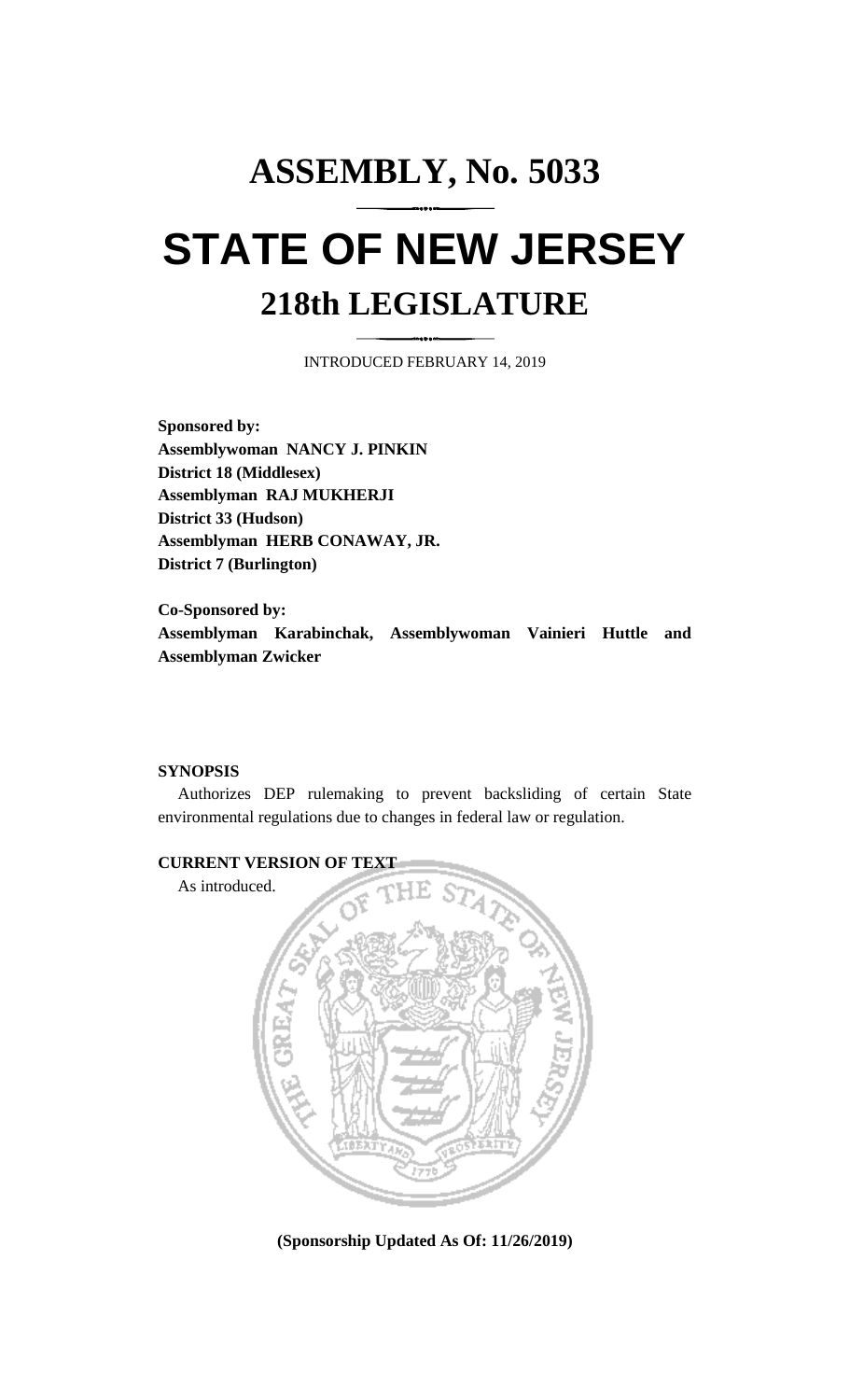**AN ACT** concerning certain environmental regulations and amending various parts of the statutory law. **BE IT ENACTED** *by the Senate and General Assembly of the State of New Jersey:* 1. Section 5 of P.L.1973, c.309 (C.23:2A-5) is amended to read as follows: 5. a. The commissioner shall have the power to formulate and promulgate, adopt, amend , and repeal rules and regulations, limiting, controlling , and prohibiting the taking, possession, transportation, importation, exportation, sale or offer for sale, or shipment of any nongame species or any wildlife on the State list of endangered species, and for the purposes of implementing section 6 of P.L.2016, c.6 (C.23:2A-6.1). Such rules and regulations shall be designed to promote the public health, safety , and welfare and shall be adopted in accordance with the "Administrative Procedure Act," P.L.1968, c.410 (C.52:14B-1 et seq.). b. The commissioner is authorized to conduct periodic inspections in order to determine compliance with the rules and regulations adopted pursuant to this section, and, to that end, is authorized to charge and collect fees in an amount sufficient to cover the costs of the inspections and services performed pursuant to P.L.1973, c.309 (C.23:2A-1 et seq.). Such fees shall be devoted entirely and exclusively to carrying out the purposes and provisions of P.L.1973, c.309 (C.23:2A-1 et seq.). Inspection fees shall be established in accordance with a fee schedule adopted by the department as a rule and regulation pursuant to the provisions of the "Administrative Procedure Act." c. In the event of the federal delisting or a downgrade in the legally protected status of an endangered species which is listed, as of January 1, 2017, as endangered or threatened pursuant to the "Endangered Species Act of 1973," Pub.L.93-205 (16 U.S.C. s. 1533), the commissioner shall, notwithstanding the provisions of the "Administrative Procedure Act," P.L.1968, c.410 (C.52:14B-1 et seq.), immediately upon filing proper notice with the Office of Administrative Law, adopt rules and regulations as the commissioner deems necessary to ensure the protection of that endangered species pursuant to this act. Such rules and regulations shall remain in effect for a period not to exceed 12 months, and shall, thereafter, be amended, adopted, or readopted by the commissioner in accordance with the requirements of the "Administrative Procedure Act." (cf. P.L.2016, c.6, s.4)

**Matter underlined thus is new matter.**

**EXPLANATION – Matter enclosed in bold-faced brackets [thus] in the above bill is not enacted and is intended to be omitted in the law.**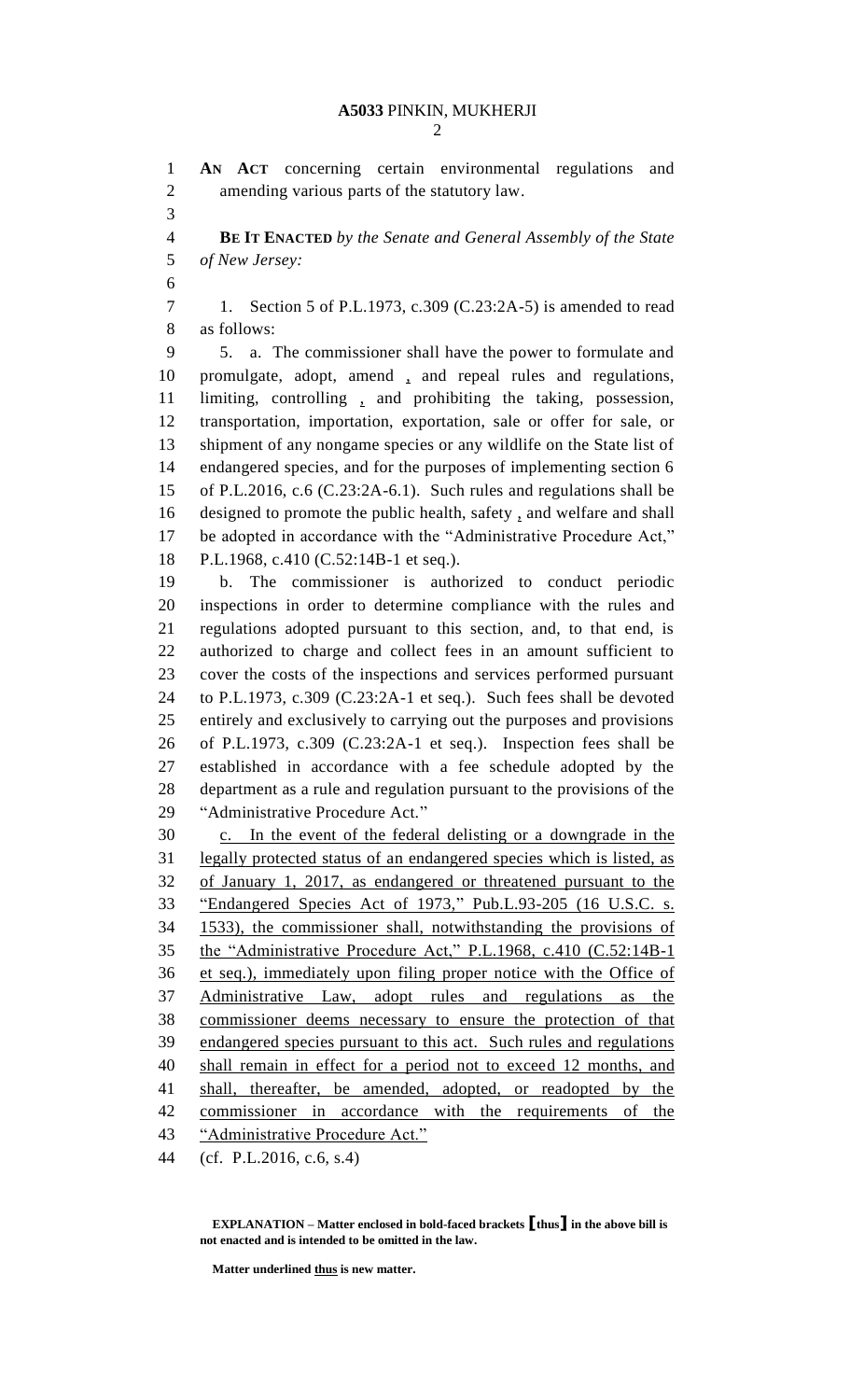2. Section 8 of P.L.1954, c.212 (C.26:2C-8) is amended to read as follows:

 8. a. The department shall have power to formulate and promulgate, amend , and repeal codes and rules and regulations preventing, controlling , and prohibiting air pollution throughout the State or in such territories of the State as shall be affected thereby, except as provided in subsection b. of this section; provided, however, that no such code, rule , or regulation and no such amendment or repeal shall be adopted except after public hearing to be held after 30 days' prior notice thereof by public advertisement of the date, time , and place of such hearing, at which opportunity to be heard by the department with respect thereto shall be given to the 13 public; and provided, further, that no such code, rule, or regulation and no such amendment or repeal shall be or become effective until 60 days after the adoption thereof as aforesaid. Any person heard at such public hearing shall be given written notice of the determination of the department.

 All codes, rules and regulations heretofore adopted by the Air Pollution Control Commission shall continue in full force and effect subject to the power of the department to amend and repeal such codes, rules , and regulations as provided by **[**this act**]** P.L.1954, 22 c.212 (C.26:2C-1 et seq.).

 b. Unless otherwise required by federal law, rule , or regulation, no code, regulation, rule , or standard may be adopted by the department that diminishes the efficacy of a hospital or medical disinfectant in killing or inactivating agents of infectious diseases, including, but not limited to, restrictions on the volatile organic compound content or emissions caused by the use of such products. No federal requirement to reduce volatile organic compound content or emissions in general may be construed to permit the department to regulate the volatile organic compounds found in, or released in the use of, a hospital or medical disinfectant, unless the federal law, rule , or regulation establishing the federal requirement specifically requires the reduction of volatile organic compounds found in, or released in the use of, hospital or medical disinfectants.

 c. In the event of amendments or supplements to the federal Clean Air Act or the federal regulations adopted pursuant thereto that are less stringent than those in effect on January 19, 2017, the department shall, notwithstanding the provisions of the "Administrative Procedure Act," P.L.1968, c.410 (C.52:14B-1 et seq.), immediately upon filing proper notice with the Office of Administrative Law, adopt such rules and regulations as the commissioner deems necessary to ensure that the rules and 45 regulations adopted pursuant to this section in effect at the time of 46 the federal changes are not weakened. Such rules and regulations 47 shall remain in effect for a period not to exceed 12 months, and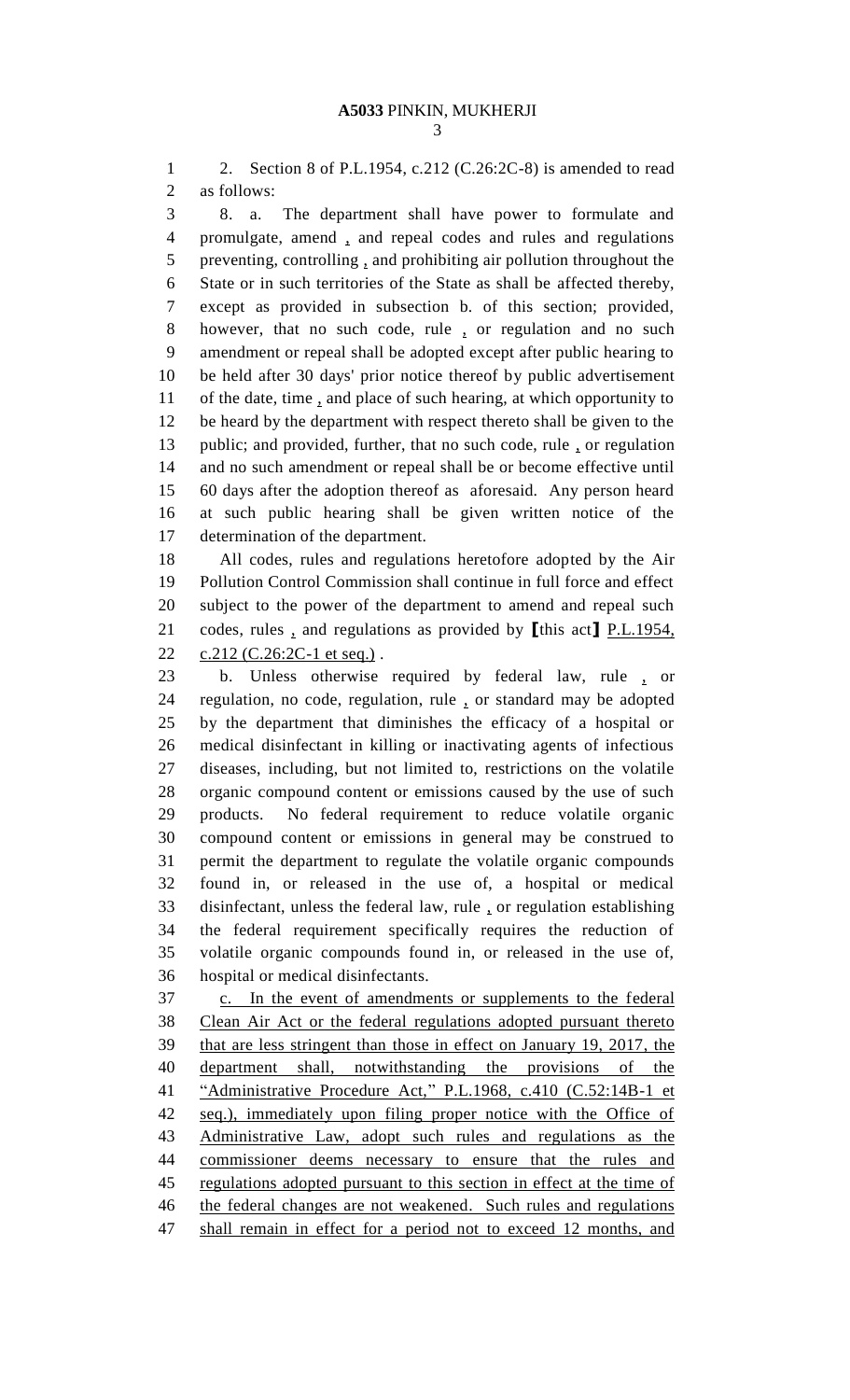## **A5033** PINKIN, MUKHERJI

 shall, thereafter, be amended, adopted, or readopted by the commissioner in accordance with the requirements of the "Administrative Procedure Act." (cf: P.L.1999, c.100, s.2) 3. Section 4 of P.L.1977, c.74 (C.58:10A-4) is amended to read as follows: 4. The commissioner shall have power to prepare, adopt, amend, repeal , and enforce, pursuant to the "Administrative Procedure Act," P.L.1968, c.410 (C.52:14B-1 et seq.), reasonable codes, rules and regulations to prevent, control or abate water pollution and to carry out the intent of **[**this act**]** P.L.1977, c.74 (C.58:10A-1 et seq.) , either throughout the State or in certain areas of the State affected by a particular water pollution problem. Such codes, rules and regulations may include, but shall not be limited to, provisions concerning: a. The storage of any liquid or solid pollutant in a manner designed to keep it from entering the waters of the State; b. The prior submission and approval of plans and specifications for the construction or modification of any treatment work or part thereof; c. The classification of the surface and ground waters of the State and the determination of water quality standards for each such classification; d. The limitation of effluents, including toxic effluents as indicated herein; e. The determination of pretreatment standards; f. The establishment of user charges and cost recovery requirements in conformance with the Federal Act; g. The establishment of a civil penalty policy governing the uniform assessment of civil penalties in accordance with section 10 of P.L.1977, c.74 (C.58:10A-10). In the event of amendments or supplements to the Federal Act or the federal regulations adopted pursuant thereto that are less stringent than those in effect on January 19, 2017, the commissioner shall, notwithstanding the provisions of the "Administrative Procedure Act," P.L.1968, c.410 (C.52:14B-1 et seq.), immediately upon filing proper notice with the Office of Administrative Law, adopt such rules and regulations as the commissioner deems necessary to ensure that the rules and regulations adopted pursuant to this section in effect at the time of the federal changes are not 42 weakened. Such rules and regulations shall remain in effect for a 43 period not to exceed 12 months, and shall, thereafter, be amended, 44 adopted, or readopted by the commissioner in accordance with the 45 requirements of the "Administrative Procedure Act."

(cf: P.L.1990, c.28, s.2)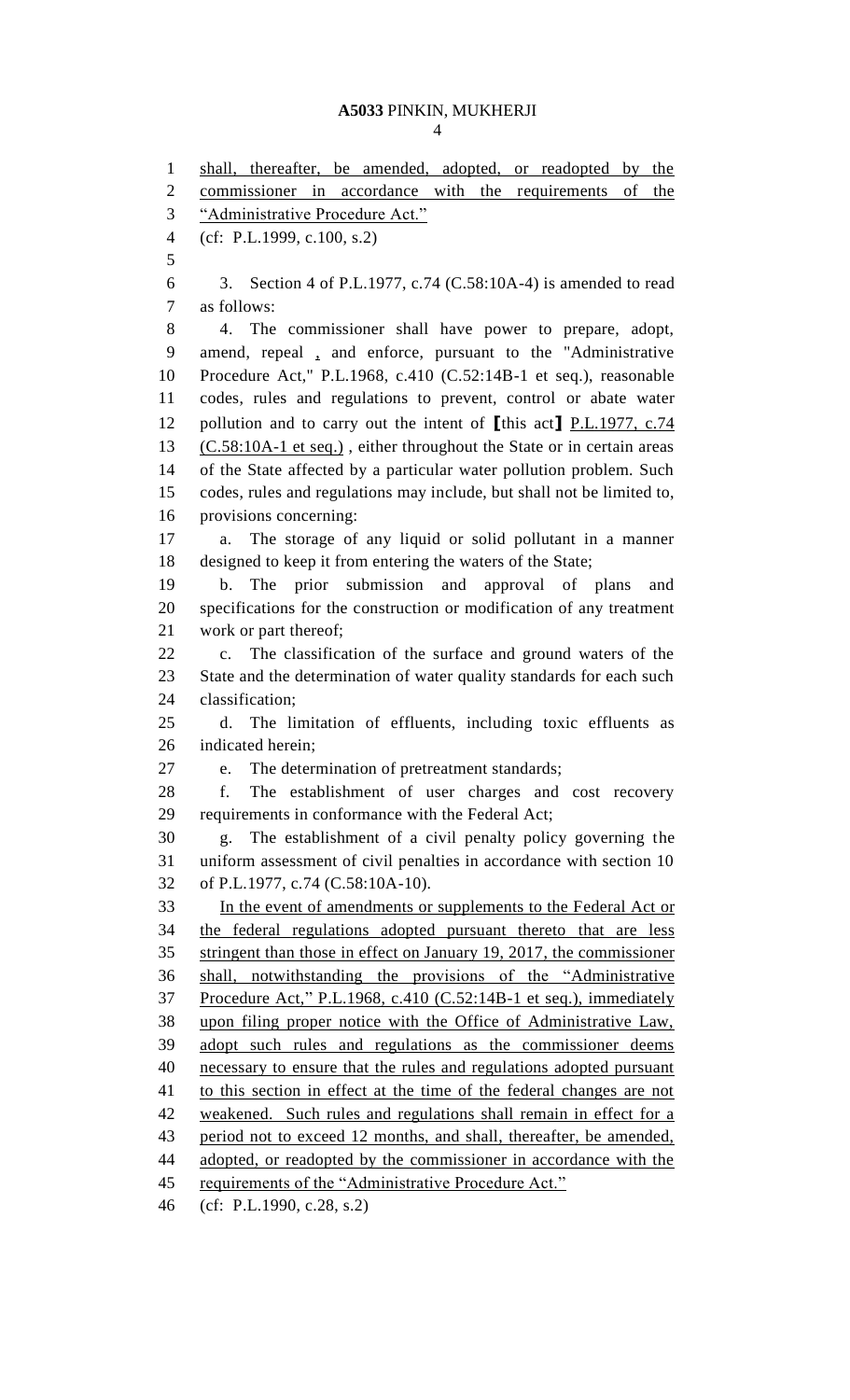4. Section 4 of P.L.1977, c.224 (C.58:12A-4) is amended to read as follows: 4. a. The commissioner shall prepare, promulgate, and enforce and may amend or repeal: (1) State primary drinking water regulations that at any given time shall be no less stringent than national regulations in effect at that time; (2) State secondary drinking water regulations; and (3) other regulations to protect potable waters, regulate public and nonpublic water systems, and carry out the intent of the provisions of P.L.1977, c.224 (C.58:12A-1 et seq.) in any one or more areas of the State requiring a particular safe drinking water program. b. Subject to section 5 of P.L.1977, c.224 (C.58:12A-5), State primary drinking water regulations shall apply to each public water system in the State, except that such regulations shall not apply to a public water system: (1) Which consists only of distribution and storage facilities and which does not have any collection and treatment facilities; (2) Which obtains all of its water from, but is not owned or operated by, a public water system to which such regulations apply; (3) Which does not sell water to any person; and (4) Which does not provide water for potable purposes to any carrier which conveys passengers in interstate commerce. c. The commissioner shall adopt and implement adequate procedures, promulgate appropriate rules and regulations, and issue such orders as are necessary for the enforcement of State primary drinking water regulations and for the provision of potable water of adequate volume and pressure; such regulations and procedures to include but not be limited to: (1) Monitoring and inspection procedures; (2) Maintenance of an inventory of public water systems in the State; (3) A systematic program for conducting sanitary surveys of public water systems throughout the State or in a part thereof, whenever the commissioner determines that such surveys are necessary or advisable; (4) The establishment and maintenance of a program for the certification of laboratories conducting analytic measurements of drinking water contaminants specified in the State primary and secondary drinking water regulations; and the assurance of the availability to the department of laboratory facilities certified by the administrator and capable of performing analytic measurements of all contaminant specified in the State primary and secondary drinking water regulations; (5) The establishment and maintenance of programs concerning plans and specifications for the design, construction and operation

of water systems, which programs: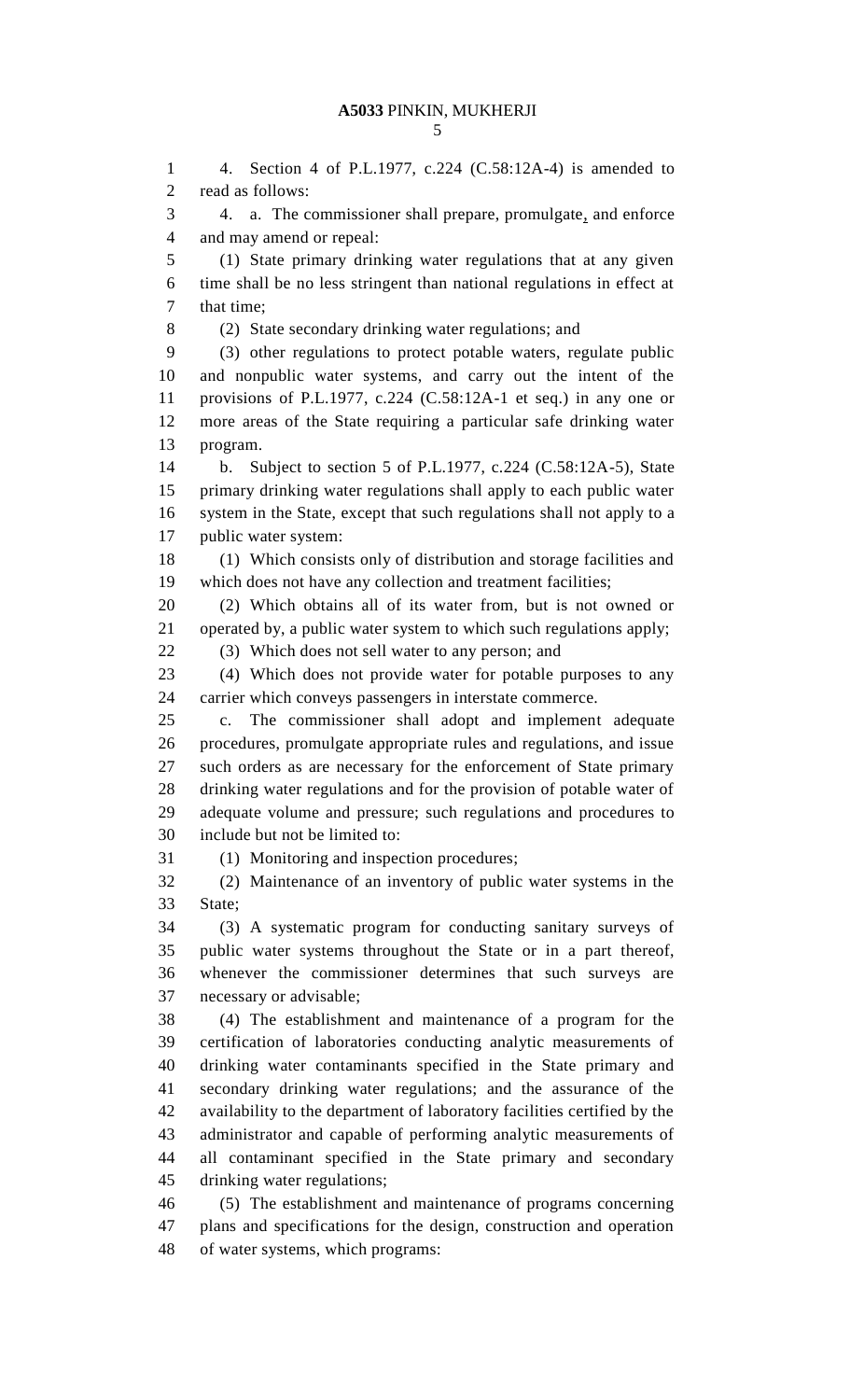(a) require all such plans and specifications to be first approved by the department before any work thereunder shall be commenced; (b) assure that all new public water systems have adequate technical, managerial and financial capacity to comply with the provisions of the "Safe Drinking Water Act," P.L.1977, c.224 (C.58:12A-1 et seq.), and all regulations promulgated by the department pursuant to that act prior to approval of such systems to distribute water for potable purposes;

 (c) assure that all water systems will comply with any rules and regulations of the department; and

 (d) assure and certify compliance with the State primary drinking water regulations or such requirements of the State secondary drinking water regulations as the commissioner deems applicable, and will deliver water with sufficient quality, volume and pressure to the users of such systems.

 d. The commissioner shall keep such records and make such reports with respect to the duties, powers, and responsibilities of the commissioner under subsections a. and c. of this section as may be required by regulations established by the administrator pursuant to the federal act.

 e. The commissioner may require any public water system to install, use, and maintain such monitoring equipment and methods, to perform such sampling, to maintain and retain such records of information from monitoring and sampling activities, to submit such reports of monitoring and sampling results, and to provide such other information as **[**he**]** the commissioner may require to assist in the establishment of regulations under the provisions of P.L.1977, c.224 (C.58:12A-1 et seq.), or to determine compliance or noncompliance with the provisions of P.L.1977, c.224 (C.58:12A-1 et seq.) or with regulations promulgated pursuant to the provisions of P.L.1977, c.224 (C.58:12A-1 et seq.).

 f. The commissioner shall have the right to enter any premises upon presentation of appropriate credentials during regular business hours, in order to test, inspect or sample any feature of a public water system, and in order to inspect, copy or photograph any monitoring equipment or records required to be kept under provisions of P.L.1977, c.224 (C.58:12A-1 et seq.).

g. (Deleted by amendment, P.L.1999, c.176).

 h. In the event of amendments or supplements to the federal act or the federal regulations adopted pursuant thereto that are less stringent than those in effect on January 19, 2017, the commissioner shall, notwithstanding the provisions of the "Administrative Procedure Act," P.L.1968, c.410 (C.52:14B-1 et seq.), immediately upon filing proper notice with the Office of Administrative Law, 45 adopt such rules and regulations as the commissioner deems necessary to ensure that the rules and regulations adopted pursuant to this section in effect at the time of the federal changes are not weakened. Such rules and regulations shall remain in effect for a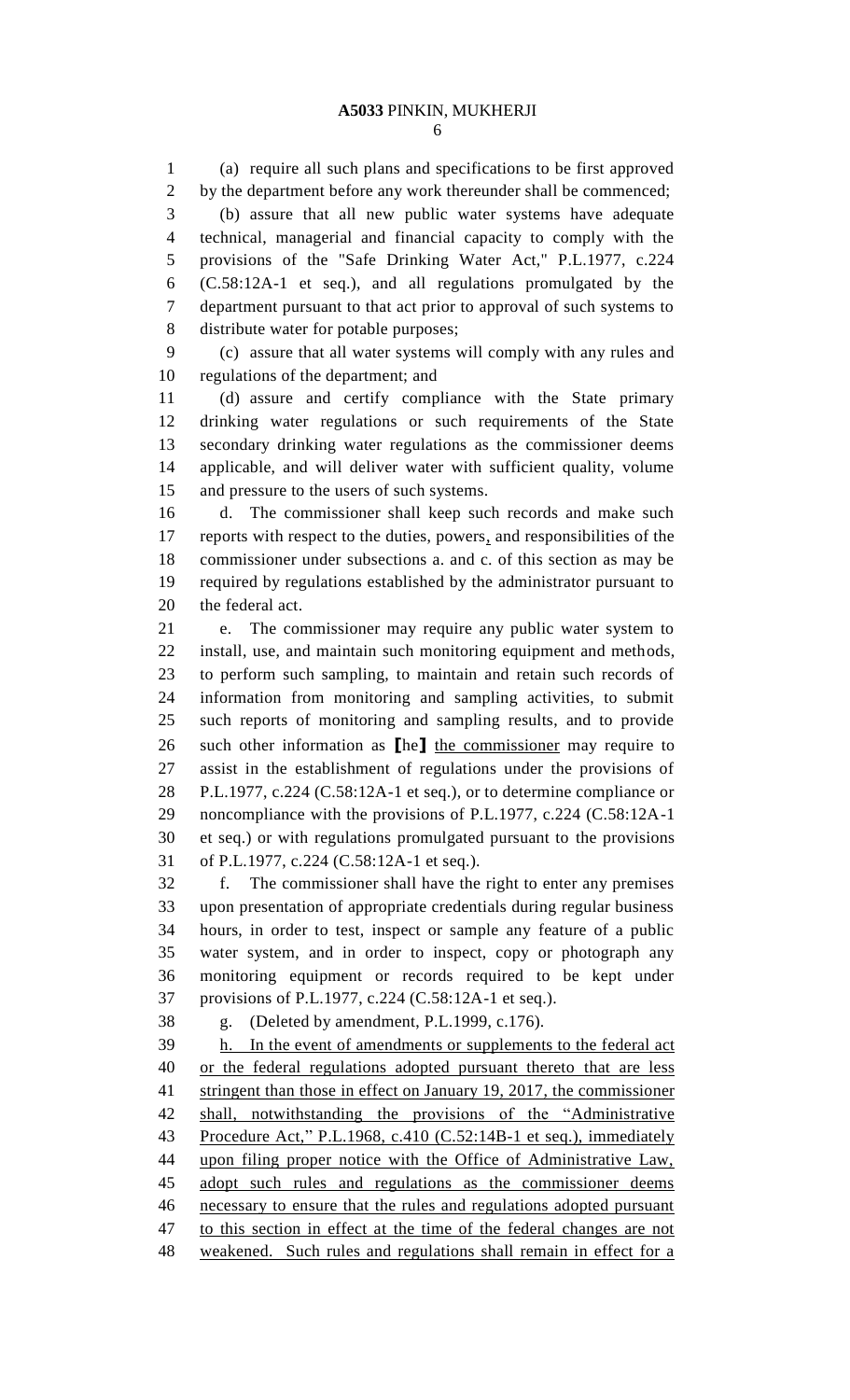### **A5033** PINKIN, MUKHERJI

1 period not to exceed 12 months, and shall, thereafter, be amended,

2 adopted, or readopted by the commissioner in accordance with the

(cf: P.L.1999, c.176, s.6)

5. This act shall take effect immediately.

 

## STATEMENT

 This bill would authorize the Department of Environmental Protection (DEP) to maintain, at a minimum, certain federal requirements in effect on January 19, 2017 concerning endangered species, air pollution, water pollution, and safe drinking water. Specifically, this bill would amend "The Endangered and Nongame Species Conservation Act," "Air Pollution Control Act (1954)," the "Water Pollution Control Act," and the "Safe Drinking Water Act" to authorize the DEP to take certain rulemaking actions to ensure that New Jersey's rules and regulations aren't weakened due to changes in the related federal statutes.

 This bill is intended ensure that certain environmental regulations in the State are not weakened solely because of actions taken at the federal level. In a state as densely populated as New Jersey, it is important to protect the State's air, land, and water resources. For decades, New Jersey and its residents have relied on federal laws, including the "Endangered Species Act of 1973," the "Clean Air Act," the "Federal Water Pollution Control Act Amendments of 1972," and the "Safe Drinking Water Act," and the respective federal implementing regulations, along with corresponding comparable State laws, to help protect New Jersey's public health, environment, and natural resources. The federal Endangered Species Act of 1973 generally prohibits activities affecting threatened and endangered species listed pursuant to that act unless authorized by a permit from the United States Fish and Wildlife Service or the National Marine Fisheries Service, as appropriate. The federal Clean Air Act regulates the discharge of air pollutants into the atmosphere. The federal Clean Water Act regulates the discharge of pollutants into water. The federal Safe Drinking Water Act establishes drinking water standards for drinking water systems.

 These federal laws establish standards that serve as the baseline level for environment, natural resources, and public health protection, while authorizing states to adopt more protective measures. However, beginning in 2017, the President and United States Congress have engaged in efforts to weaken these federal laws and the protections they provide. This bill is intended to ensure continued protections for the environment, natural resources, and public health in the State even if these federal laws are

requirements of the "Administrative Procedure Act."